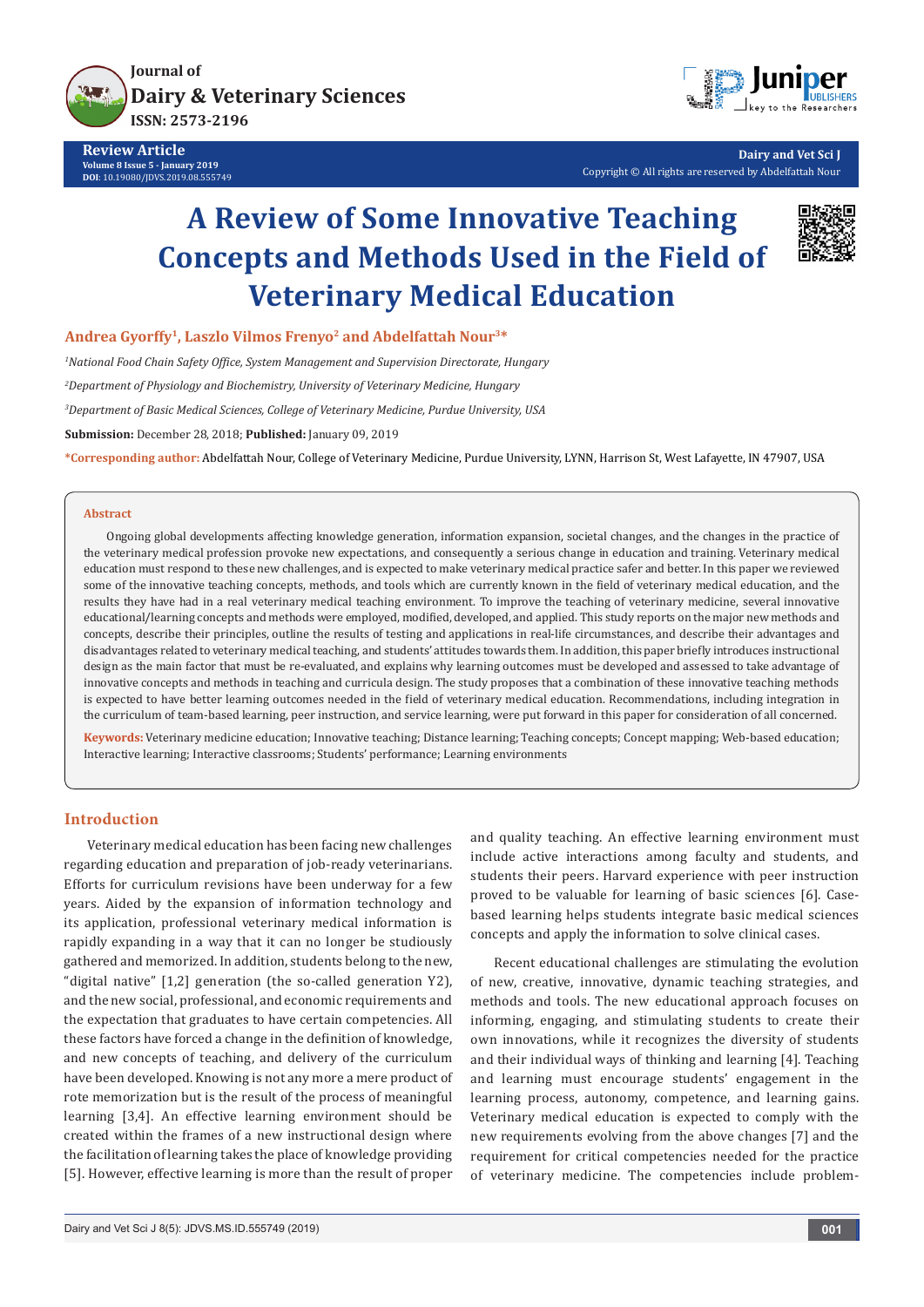solving, critical thinking, team work, communication, that can be nurtured by appropriate pedagogical practices. In the spirit of global education reform, many innovative teaching concepts and methods that have appeared in teaching veterinary medicine were primarily adopted from other disciplines. However, it remains to be further documented which tools can bring effective learning into the veterinary medical instruction. This is in line with the 2011 North American Veterinary Education Consortium roadmap where "teaching and learning strategies "were ranked first with regards to future research [3]. Our goal for this paper was to review the innovative teaching concepts and methods that are currently known to the field of veterinary medical education, and what results they have had in a real veterinary medical teaching environment. Our intent was also to provide specific recommendations.

### **Discussion**

### **Problem-Based Learning**

The problem-based learning (PBL) method mimics reallife situations to enhance and stimulate learning, knowledge integration, lifelong learning skills, cognitive, metacognitive, and personal development [8,9] and team work. Furthermore, PBL focuses on the development of problem-solving skills, teambuilding, self-directed and independent learning, communication, interpersonal skills, critical thinking, activation of prior solid knowledge, holistic approach, and self- and peer-assessment abilities [9,10]. In our College, PBL is the basis of Integration and Application courses, where students spend 2-3 weeks on a real clinical case. The ides is to help students understand how the knowledge of anatomy, physiology, pharmacology, pathology, and clinical pathology is integrated and used to come up with the correct diagnosis and treatment of a case.

PBL, in addition to problem solving, also encourages awareness, planning, stress management, reasoning, selfassessment, personal learning preference, creativity, time management. It enrages defining real problems, extending experience, decision making, group and leadership skills, coping with conflicts, and empathy [8]. It also promotes team work, communication, information literacy and lifelong learning. More importantly many of the above skills are essential for everyday practice [11]. PBL aims to develop deep and long learning through higher-order thinking [9]. It was emphasized [12] that PBL is not "a mere teaching technique but a total approach to education that involves problem design, PBL curriculum development, PBL tutorials, problem-based learning compatible assessments, developing students' knowledge and capabilities, and is underpinned by the philosophy of PBL." An integrative view of innovative teaching methods can be clearly seen in suggestions of some investigators [13] for the name of PBL: "student-centered, problem based, inquiry-based, integrated, collaborative, and reiterative, learning". However, one must separate PBL and problem-solving learning as the latter focuses on problems in the learning process, while PBL is a welldescribed system of structures and procedures that were first systematized as follows [8]:

a. Students are responsible for their learning.

b. The structure of the problem should allow free inquiry, should stimulate, contextualize, and integrate learning.

c. Learning is multidisciplinary and integrated.

d. Students` discussions must be based on collaboration and faculty instructors should facilitate it.

e. Students must apply previous knowledge.

f. Self- and peer-assessment is integrated into the learning process.

g. PBL tasks should mimic the real world.

h. Assessment methods should measure the progress toward meeting the goals of PBL.

i. The curriculum should be based on the PBL principles (cumulative, integrated, progressive, and consistent).

Further, PBL tutorial process was described in eight points [14]: Exploring of the problem; identification of previous knowledge; identification of gaps in the knowledge; prioritization of the learning needs; engaging in a self-directed search for knowledge; returning to the group and sharing of the new knowledge; application of the knowledge; and assessment of the learning process and result. Attention must be called to the problem as a provoker of a so-called liminal space, or time between 'what was' and 'what is next', should be considered when creating problems for PBL [12]. Also, it is emphasized that PBL problems should not be mere "hooks to hang new knowledge on" but they should have the maximal potential to enhance PBL goals [12]. On the other hand, the term "edge of chaos" is a good description for learning and the flow of experience in PBL. In this state of learning/knowledge, creativity, learning, and flow are interacting under agreed upon and frequently reviewed basic rules within the PBL team [15].

PBL was recommended for introduction into the veterinary curriculum, parallel with other active teaching methods such as interactive lectures and seminar sessions [8]. In addition, students must develop their own learning issues and they should be able to find an answer to the questions and identify missing information [16]. One must note that in some cases [16] PBL learners scored less points on a traditional, knowledge testing examination, such as the Part I National Board Medical Examination, than learners from the traditional systems. Two major concerns about PBL were expressed [17]: the time PBL requires from the faculty staff who serve as tutors, and the PBL's efficiency in disseminating large materials in relatively short time frames.

Interestingly, PBL not only exists as a part of veterinary courses or as pilot studies, but there are veterinary schools, such as Purdue University in the USA, that have integrated PBL in their professional curriculum, and used it for years in its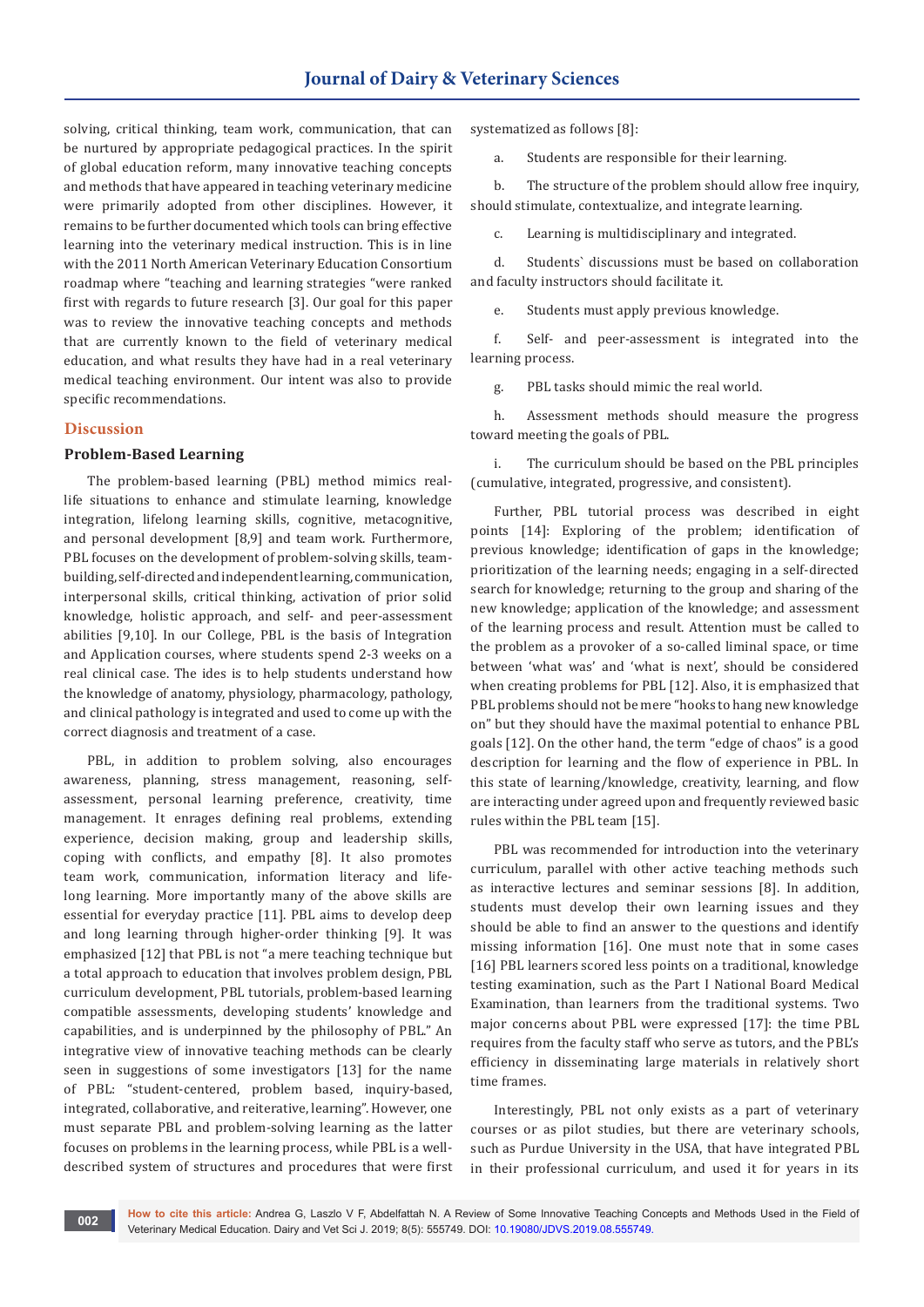Integration and Application courses. Further, at the University of Nottingham's School of Veterinary Medicine and Science, 20- 30% of the "total teaching delivery" is presented in the form of PBL [18]. Moreover, the College of Veterinary Medicine at Western University of Health Sciences designed an admission process that aims at selecting "students who will succeed in a student-centered learning environment" [19] and uses PBL in all their courses.

# **PBL and Second Life**

Evaluating a Second Life Problem-Based Learning (PBL) demonstrator project, it was concluded that in Second Life, eight information- or avatar driven scenarios were designed for paramedic and healthcare management education. Students valued the realism and easiness of the scenarios that were more authentic than classroom- based ones [11].

# **Problem-Based Writing with Peer-Review (PW-PR)**

Although scientific literacy is important, students have only a few opportunities in science-based curriculum to practice scientific writing [20]. Problem-based writing with peer-review (PW-PR) enhances reasoning and therefore reveals the cognitive structure of a physiological problem [21]. The importance of both the subject matter and the organization of the content in meaningful learning must emphasized [22]. More importantly, PW-PR does not replace didactic lectures directly and it is more helpful for motivated students. PW-PR helps in solving complex or integrative problems, synthesizing, and developing combinatory skills, and the lack of all these factors can result in low scoring on exams. The students have found PW-PR an effective learning tool [21]. Use of reflections as assignments in the veterinary courses can enhance problem-based writing.

## **Self-Directed Learning (SDL)**

SDL, which gives the student the choice to take charge of their own learning process (autonomy), has its roots in adult education [23]. Veterinary students are exposed to SDL methods to mimic future clinical experiences. For successful SDL, several skills must be developed: information literacy, time management, evidence-based veterinary practice, and self-assessment. The interdisciplinary approach of SDL is believed to increase the students` deep learning, critical thinking, and interdisciplinary problem-solving abilities [16].

However, in the development of SDL the following two factors are quoted because they are dominant [23]:

i. "The student's feelings of being in charge and having a genuine impact on the learning situations are crucial for their desire to take responsibility.

ii. Feelings of being in charge are connected to understanding the demands of the learning context, experiences of managing and getting feedback."

SDL can be developed within PBL environment. Six competencies that are essential to be self-directed in PBL were identified [16,23]: Self-assessment of learning gaps, evaluation

of self and others, reflection, information management, critical thinking, and critical appraisal. When learning in a self-directed way, students must be thinking in a similar way to their instructors; they must identify what, how, why, and for what reason to learn [22].

### **Portfolio Building in SDL**

An important component of the SDL concept is the portfolio building. A portfolio is basically "a collection of documents linked to a common theme" [24]. Portfolio assessment is spreading in veterinary medical education. Portfolios are usually built up by students to include proof of their experiences, such as demonstrating their contribution to a team project etc. Portfolios can indicate the students' commitment, attitude and reflective skills as well as the gaps in their knowledge and experience. In addition, portfolios help students think in a holistic way, record their learning and implant the need for life-long learning, plan learning and career, feel the ownership of knowledge, encourage in SDL, and check learning outcomes [24].

# **Concept Mapping**

Concepts maps were originally developed by Joseph Novak at Cornell University where they were examining children's knowledge and understanding of science concepts [25,26]. A concept map is a "graphic, hierarchically-arranged knowledge representation that reflects the content of an individual's semantic long-term memory" [24]. Concept maps require recalling of prior knowledge, organization of the prior and new knowledge, identifying relationships, and discovering the hierarchy of the concepts and examples. In addition, concept maps can be used for assessment and often reveal students' misconceptions [26]. The correlation between Purdue University veterinary technology students' use of concept maps and their scoring on exams were examined [25]. A positive correlation was found between students` scores on their concept maps and on their exams. However, the results did not indicate a direct cause-and-effect relationship between using concept maps as a learning tool and performing well on the exams. As for the students` attitude, most students disliked building a concept map but they admitted that concept maps were helpful for learning Physiology [26]. When concept mapping assignments were introduced into the Physiology for Veterinary Technicians course at Purdue University. Students' view was like what has been reported for freshmen DVM students [25]. When used as assignments, concept maps helped in identifying misconceptions and understanding of some key concepts in physiology. This information was used by the instructor to go over the concepts and clarify the misconceptions.

#### **Distance Learning and Web-Based Instruction**

Distance learning (DL) is thought to have started in the United States in 1890 when the University of Chicago was founded. One of the departments of the new university was the University Extension department in which correspondence studies were included [27]. DL makes learning independent of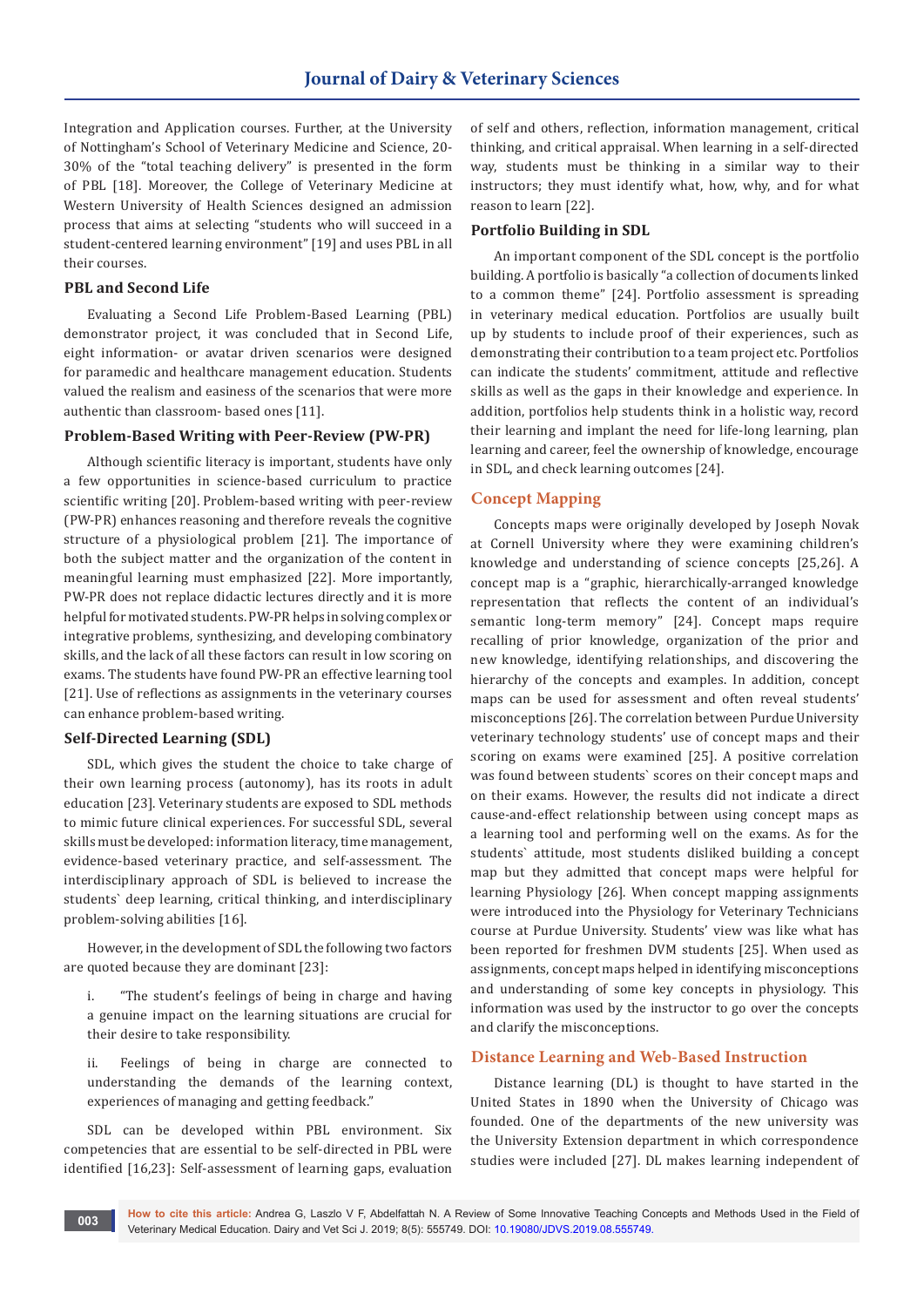the geographical location and time [28]. DL has basically two types of modes of delivery: synchronous or asynchronous. There are several tools that are applied in DL such as e-conferencing (Webinars: video-, audio, collaborative conferences), course management systems (CMS), discussion forums and their combination [27]. Programmed instructions, teacher-led instruction, self-instructional textbooks, CD-ROMs, portfolios, computer-based training, interactive multimedia, electronic textbooks, Web materials, e-mails, instant messaging, Skype, Facebook were also used for DL [28-32]. Although there is progress in DL delivery, still many educational challenges need to be addressed in order to deliver interactive veterinary medical content through online distance education [33]. However, some [34] argue that DL is not simply about overtaking physical distance, and list "other distances" such as generation gaps, distance between developed and undeveloped nations and regions, technology gaps or e-learning, and the gap between educational supply and demand. On the other hand, building big means mass customization, i.e. the new system must consist of the appropriate people, materials, content, and technology for everybody. Mass customization, for example, can come from mass contribution, by adding metadata, wikis and blogs to education [34].

## **Web-Based Learning**

A good example of web-based learning (WBL) are the online course materials that are widely used in most Western universities. However, WBL is not a homogeneous cluster of tools due to significant variations in configuration, instructional methods, presentation, and blending. Two hundred sixty-six articles on WBL were analyzed; the analysis have shown that most WBL material contains static written text, multimedia, and links to online resources. The most widespread instructional methods are patient cases, self-assessment questions, and feedback. For a more effective presentation, audio, animations, and hyperlinks were applied. Approximately 25% of the courses were blended. Blended courses use both face-to-face instruction and replace some of lectures by web-based online learning. On the other hand, web-based online interactive content with learning objects such as drag and drop, roll-over images animations, case-based learning, videos, self-assessment quizzes has been successfully used for teaching veterinary physiology [28].

# **Computer Aided Learning / Computer-based Learning**

Computer aided learning (CAL) results from the interaction of the student and the computer. CAL can be based on electronic textbooks, multimedia materials, screen-based simulations, or virtual reality systems. A simulation is defined as "the artificial replication of sufficient elements of a real-world domain to achieve a specified goal" [35]. A simulation is never directly a copy of the real-world but a series of real-life situations combined with immediate feedback, decisions, and actions. To be able to mimic real-life, CAL simulations (or: Virtual-learning Environments) [35] must have high fidelity and exactness [36].

CAL also includes the application of so-called reusable learning objects (RLO) that is digital, flexible resources that can be reused to support personalized learning [35].

Two different CDs were tested, a case-based International Animal Health CD, and a parasite database, in seven veterinary schools/colleges [37]. Students received well the computeraided instruction programs; the CDs proved to be effective teaching tools. However, as the authors mentioned, that the material on the CDs was being transferred to interactive websites to enhance distance learning [37]. One example is the CAL package made by the Computer-aided Learning in Veterinary Education Consortium (CLIVE, UK) that has been used in veterinary schools and practices for more than decade [32]. Another group of scientists used the so-called virtual ventilator computer simulation to test CAL in teaching veterinary anesthesia. Students found the simulation program to be user-friendly and easy to understand, and they said that the simulation helped them in understanding the major concepts in ventilation [36]. However, students found that simulation did not help them to feel comfortable in the real-life situation. When standing next to an anesthetized living animal, students did not connect the simulation and a patient. Students would use the simulation for clearing up their questions and misconceptions, because the simulation was portable, independent from space and time, allowed repetition and solo learning, and provided feedback [36].

On the other hand, when digital video clips in blood circulatory laboratories were tested [38], it was found that video clips were as effective as using microscopes and a living organism as regards learning about blood circulation. However, students using microscopes had a more positive perception of the experiment than their video-watching counterparts [38]. Veterinary students gave overall high ratings for computerbased canine osteology program (COP) for being more capable to assimilate anatomical information, for the realistic images and their dynamic labeling. The cognitive load caused by COP was less than traditional materials. However, "students' achievement scores" were statistically the same in groups using COP or paperbased materials [39]. CAL can offer a solution to the technical problems related to use of multimedia in teaching veterinary sciences beyond the lecture. These problems can be associated with images (storing, cataloging, retrieving, sharing, tracking of changes, updating). The Faculty of Veterinary Science at the University of Sydney developed a database system called "Online Library of Images for Veterinary Education" (OLIVER) to overcome the above mentioned problems [40]. The researcher concluded that OLIVER could be either a direct learning resource or it could be linked into other web-based teaching resources such as WebCT [40] or any other web-based course management system.

The use of CAL is getting more and more plausible with the spreading of tablet computers. Tablet computers can supplant traditional textbooks and lecture notes. Students can not only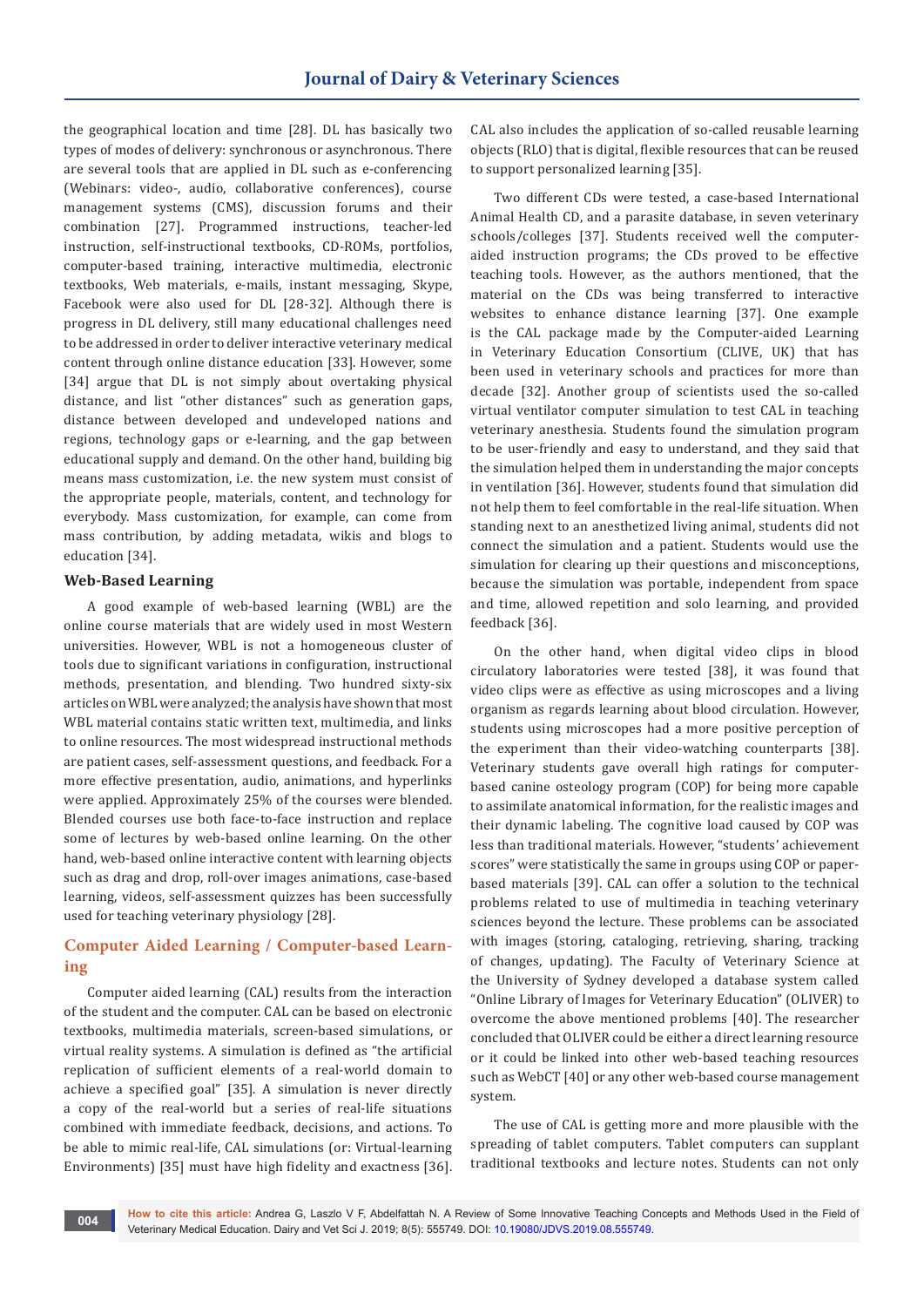read and print out the materials but they can annotate materials highlighting what they found important etc. In other words, students can now do everything on tablet computers as they can on papers. Currently, the life of the battery remains a limitation to the usage of tablet computers [41,42].

# **Cooperative Learning / Group learning / Collaborative Learning**

Cooperative learning (CL), also known as group learning or collaborative earning, where students in small groups help each other to learn. CL has been studied for a long time and has been found to enhance students` achievements due to the significant variations in configuration, instructional methods, presentation, and blending [43-45]. In particular students' "life skills," teamwork, communication, decision making, socialization skills, case analysis, reasoning skills, clinical skills were improved [44,46]. When students' attitude toward CL was evaluated at the University of Glasgow, it was found that CL was effective, but the students did not absolutely recognize the advantages of teamwork and they found deficiencies in the guidance provided by the facilitators [45].

The results of an experiment with veterinary students about collaborative, case-based learning [47] showed that only one third of the students mentioned that collaborative learning had positive learning outcomes for them. This was in accordance with previous studies that documented that veterinary students prefer individual learning and the directions provided by their teachers. However, students could appreciate group activity if the activities are facilitated well by coaches or tutors. In addition, students mentioned that the comfortable and supportive/fearless learning atmosphere helped their learning. The critical point was whether all group members wanted to share their knowledge, contribute to the discussions, ask a question or provide an answer. The authors suggested that friendship between the group members does not directly affected meaningful learning rather it was the affective part of learning [47]. Group learning and group project work can increase interaction and successful work between students from different cultural backgrounds [48].

Web based applications (e.g. Wikipedia, Connexons, Cochrane Collaboration, Wikis) offer a global "meeting place" that can be a starting point of real collaboration and of the further development of collective knowledge for common good [49]. It remains to be investigated whether online collaboration benefit learning of veterinary medical sciences. In addition, the role of social media in collaborative learning of veterinary medical sciences remains to be investigated.

### **Inter-Professional Education**

Inter-professional education (IPE) takes place when "two or more professions learn with, from and about each other to improve collaboration and the quality of care"[50]. IPE encourages development of not only strictly professional skills but teamwork, communication, an understanding of the roles

of different professions, and leadership [51]. An interesting experiment [52] was conducted with medical and veterinary medical students to find out if inter-professional education would help sharing the knowledge of skills, personal confidence, professional and personal development, respect between professions, and reflective practice. Within the short program, medical students visited the nearby veterinary school to learn "basic surgical skills from the veterinary medical students" instead of attending the medical clinical campus located far away. Their results were very encouraging but not all positive. While medical students reported positive effects, veterinary medical students` attitude towards inter-disciplinary collaboration was less positive after the collaboration than before [52].

On the other hand, two interventions were used in a pilot study [51] on IPE between veterinary and veterinary nursing students for promoting the understanding of professional roles and Emergency-Case Role Play to enhance teamwork and communication [46]. The outcome of the study was positive in that most of the students involved enjoyed IPE, teamwork, and collaboration was increased between the two professions, while professional isolation and hierarchical views were decreased 51.

### **Research-Led Teaching and Learning**

Most universities policy statements note that research (discovery) and teaching (learning) have a unique and fundamental relationship. Research is beneficial to teaching, and researchers are believed to have the potential to create a highquality and competitive learning environment and experience that would enhance learning outcomes. Although students acknowledge the value and idea of the research university, most personally feel excluded from the research community, and have a poor understanding of the nature of academic work [53].

It has been suggested [53] that there are five principal modes of research-led teaching and learning: Integrating relevant and recent research in courses; revealing research- knowledge relationship; emphasizing research skills in undergraduate courses; establishing opportunities for acquiring research skills in dedicated units; and integrating research activities or projects in courses. The Department of Physiology at the University of Melbourne, a research university, developed a teaching plan to introduce research-led learning to second-year students in physiology. They combined practical classes or workshop discussions, active lectures, and e-learning activities. During the 1<sup>st</sup> semester of the course, students learned experimental design, physiology and investigative skills. Then in the  $2<sup>nd</sup>$  semester, students had to carry out a group project and to write an articlelike manuscript. This research-led learning was facilitated by an electronic feedback system. It was concluded that the new tool enhanced interest, motivation, and exam performance of the students [53,54]. Further, at the Purdue University Center for Authentic Science Practice in Education (CASPiE), a "Genetic Analysis of Adaptation to Osmotic Stress in Salmonella" module involved graduate students in isolating Salmonella mutants for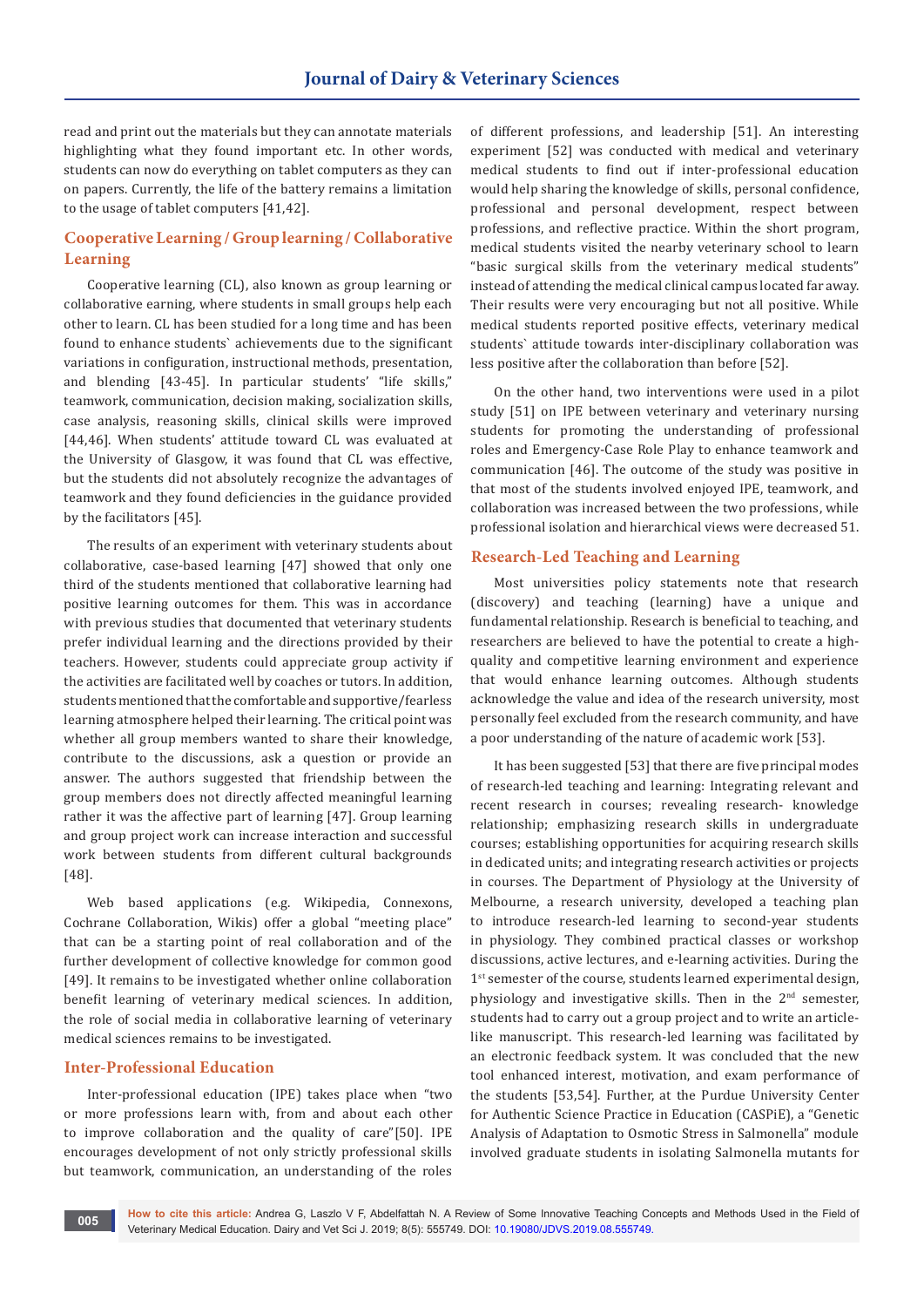a certain protein. Students were guided in experimental design, basic laboratory skills, data interpretation, teamwork, literature overview, written and oral presentation, and writing scientific papers. Students thus could experience the process of discovery, while their confidence and interest were improved [55].

# **Evidence-Based Veterinary Medicine**

Evidence-based Veterinary Medicine (EBVM) integrates research evidence, clinical expertise and manager values. The main four steps of EBVM are [56]: Step 1: Ask relevant and answerable clinical questions with respect to PICO (Patient or Problem, Intervention, Comparison, and Outcome); step 2: Find the best evidence to answer the question; step 3: Evaluate the validity, impact, and applicability of the evidence critically; step 4: Integrate the evaluation with clinical expertise, patient's biology, values, and circumstances. It was concluded that the suitable assessment system format for EBVM is PICO [16]. On the other hand, it was asserted that an appropriate information infrastructure is needed for evidence-based veterinary practice to connect to clinical research and practice; such an infrastructure exists in human medicine, however, in a much-developed form [57].

#### **Case-Based Learning Method**

For the development of an e-learning tool for establishing a so-called case-based learning method (CBLM), investigators [58] combined a data collecting system and a web interface for teaching equine orthopedics at the Faculty of Veterinary Science, University of Liverpool. The advantage of the system was that it allowed working on real patient cases. The new tool proved to be effective, but students in the e-learning group felt they had less "overall ability to have a systematic approach of radiographs" and "to interpret radiographs". Their results pointed out the importance of the face-to-face (f2f) lecturing and instructorprovided context from the students` point of view [58].

### **Active Learning**

Active learning (AL) is "an active, interactive, self-aware process that results in meaningful, long-lasting changes – in knowledge, understanding skills, behaviors, attitudes, beliefs, opinions, and/or values – that cannot be attributed primarily to maturation" [59]. It was pointed out that active learning is essential for success in the profession [60]. Active learning can be achieved using a combination of many teaching tools, such as "reading, writing, discussion, case-based instruction, collaborative learning, computer-assisted instruction, and problem-based learning" [61]. The tools that can be used for active learning depends on the courses and stage of students in their curriculum.

#### **Classroom Performance System (CPS)**

The average attention span of adults is a maximum of 20 minutes, while new information can be recalled in 15-20 minutes. Breaks in instruction using CPS testing reduces cognitive fatigue [62]. To enhance and test active learning in large-size classes,

a study [63] applied the classroom performance system (CPS) where students use hand-held wireless response pads to answer the instructor's questions. According to the study, CPS was suitable to quickly and efficiently engage the whole class into the learning process, and the students had a positive attitude towards the new system. A similar study was carried out using audience response systems (APS) [62]. We at Purdue adapted ECHO, a lecture recording system, to engage the students and their peers in answering instructor's non-graded questions on the major concepts in lecture. The questions were embedded into the instructor lecture notes and were spaced on 15 minutes intervals. Students' evaluation of classroom activity has been positive.

#### **Peer-Assisted Learning**

Peer-assisted learning (PAL) means that "people from similar social groupings who are not professional teachers help each other to learn and thereby are learning themselves by teaching" [64]. PAL was tested with a clinical skills stimulator [64]. The test was successful with students reporting improved communication and teaching skills, understanding the material, and a relaxed learning and teaching environment. However, students also identified a disadvantage and critical point in PAL - the peer tutor's knowledge or lack thereof [64].

#### **Blended Learning and Interactive classroom**

#### **Blended Learning (BL)**

The previous concepts and methods drew a clear distinction between f2f and online learning. However, these are not the only options for teaching and learning. The Sloan Consortium names the pillars (goals)of quality education: "access, student and faculty satisfaction, learning effectiveness, and cost effectiveness". To reach these goals, all educational approaches and methods can be acceptable. The combination of classical classroom learning and online learning is the so-called blended learning (BL). For example, in veterinary medical teaching, classroom activities can be combined with other media tools such as the Veterinary Information Network (VIN), International Veterinary Information Service (IVIS), WebSlide, SynchronEyes, 3D anatomy representations, Macromedia Breeze live, Macromedia Flash files, Web Picture Archiving and communication system (Web-PACS), motion analysis EVaRT software, and Noldus Observer [28,65]. Some educational researchers think that the hybrid model of online (distance) and f2f education is the optimal way for teaching and learning [30,66]. In addition, blended learning can be feasible for a wide selection of learning types and individuals [30].

#### **Interactive Classroom (IC)**

An interactive classroom (IC) is an important tool in BL. The characteristics of an interactive classroom were suggested [67]: Students are attentive and intellectually committed to the lecture; students ask questions frequently; the lecturer tries to motivate the students and make them to reach their maximum potential but expects excellence; students often prepare for the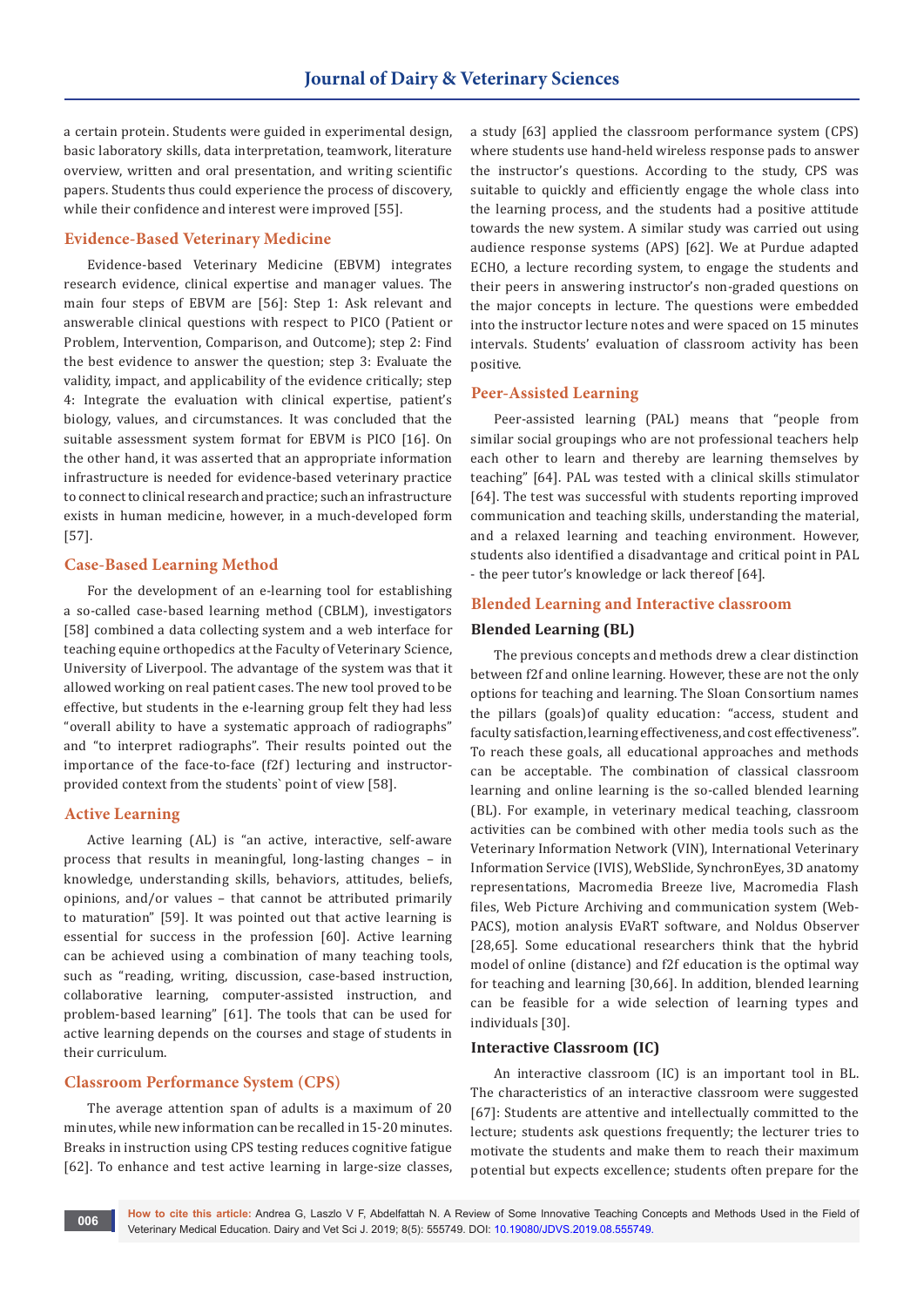lecture in advance; students answer the lecturer's questions freely and thoughtfully; students are expected to attend the class and to arrive on time; students must have willingness for learning; constructive criticism must be provided by both sides; students often ask for additional material and more challenge; veterinary medical-focused concepts and principles have a priority over other details; exams are challenging and relatively difficult, including so-called open-ended questions such as essays; students may obtain copies of old exams; students are asked to pose questions at the end of a lecture.

Interactive classrooms resemble the dynamic interaction characteristic of clinical training and practice (work) environment; and have a positive impact on the students` thinking, problem-solving skills, and motivation [67].

#### **Conclusions and Recommendations**

New challenges have forced the appearance, testing, and applications of different innovative teaching concepts, methods, and tools in veterinary medical education. Major methods and their variations have been reviewed and discussed and found to be applicable in real classroom environments. However, they have advantages and disadvantages. The following factors can be listed as advantages: help in synthesizing and solving complex problems, development of combinatory skills, students' positive attitude, clearing up questions and misconceptions, and independence from space and time. Also, advanced as advantages are: immediate feedback, the possibility of repetition and solo learning, classroom environment that is conducive to learning, successful work among students from different backgrounds. Better performance on exams, more interested and motivated students, holistic thinking, help in planning learning and feeling responsible for one's knowledge, and easier engagement of students are considered important advantages. The most common factors that appeared as disadvantages of some innovations tools used in teaching were: less points scored on exams (albeit in the traditional testing system), more time and effort needed from the faculty staff, less efficiency in disseminating large materials. In addition, what was listed as disadvantages were: no direct cause and effect relationship between using a tool and performing well on the exams, negative attitude from the students' side, less manual and practical experience, and more dependence on the peers' knowledge and communication.

 It is worthwhile emphasizing that that the application of all the concepts and methods reviewed in this paper are reasonable and their implementation was basically successful in teaching veterinary medicine.

Based on the above conclusions, the following recommendations are made

a. To avoid the possible drawbacks of using single methods, a combination of the different (both new/ innovative and traditional/f2f) tools may lead to the optimal and desired learning outcomes.

b. Consult with colleagues who used a tool or tools before implementing in teaching the courses. This will help in overcoming students' learning bottlenecks.

c. Employ a hybrid model, such as an improved version of blended learning, in teaching veterinary medical sciences.

d. Consider using Team-based learning as an integral part of instruction of basic medical sciences. This will provide a structured way to incorporate cases that would encourage integration and application of anatomy, physiology, pharmacology, pathology, clinical pathology and epidemiology in solving clinical cases.

e. Include in the curriculum service learning elective courses that emphasize the learning rather than the service.

f. Integrate in teaching Peer Instruction that help students learn from each other. This can be done in flipped classroom setting, or as part of regular lectures at the end of- or during each lecture. Time may be reserved for 2-3 questions that each student attempts to answer alone, and then agree on an answer to the same questions as 2-3 peers.

g. Encourage in colleges of veterinary medicine/ veterinary sciences, through provision of small grants, educational research that would encourage instructors to try different teaching methods/tools and evaluate and publish their findings on the effectiveness of these methods or tools in learning.

h. Encourage in basic sciences more flipped classroom education. Students should come to class prepared for applying what they have learned. Students work in teams and this promotes accountability. Flipped class rooms that use case-based learning help students with basic professional competencies: Lifelong learning, team work, communication, critical thinking, and problem solving.

i. Explore employing a method [68,69] to evaluate learning evidence when cumulative exams are used as part of performance assessment in basic medical sciences and other preclinical courses. There are several advantages noted for using cumulative final exams [68,69].

### **Conflict of Interest**

We declare that there is no any economic or any conflict of interest exists.

### **References**

- 1. Prensky M (2001) Digital Natives, digital immigrants. 9(5): 1-6.
- 2. Oblinger D, Oblinger J (2005) Educating the Net Generation.
- 3. AAVMC (2009) Strategic Planning Steering Committee. The Association of American Veterinary Medical Colleges strategic plan, 2010-2014. J Vet Med Educ 36(2): 154-157.
- 4. Bradshaw MJ (2011) Effective Learning: What Teachers Need to Know. In: Bradshaw MJ, Lowenstein AJ (Eds.), Innovative Teaching Strategies in Nursing and Related Health Professions. Jones and Bartlett Publishers, Sudbury, MA, USA, p. 3-14.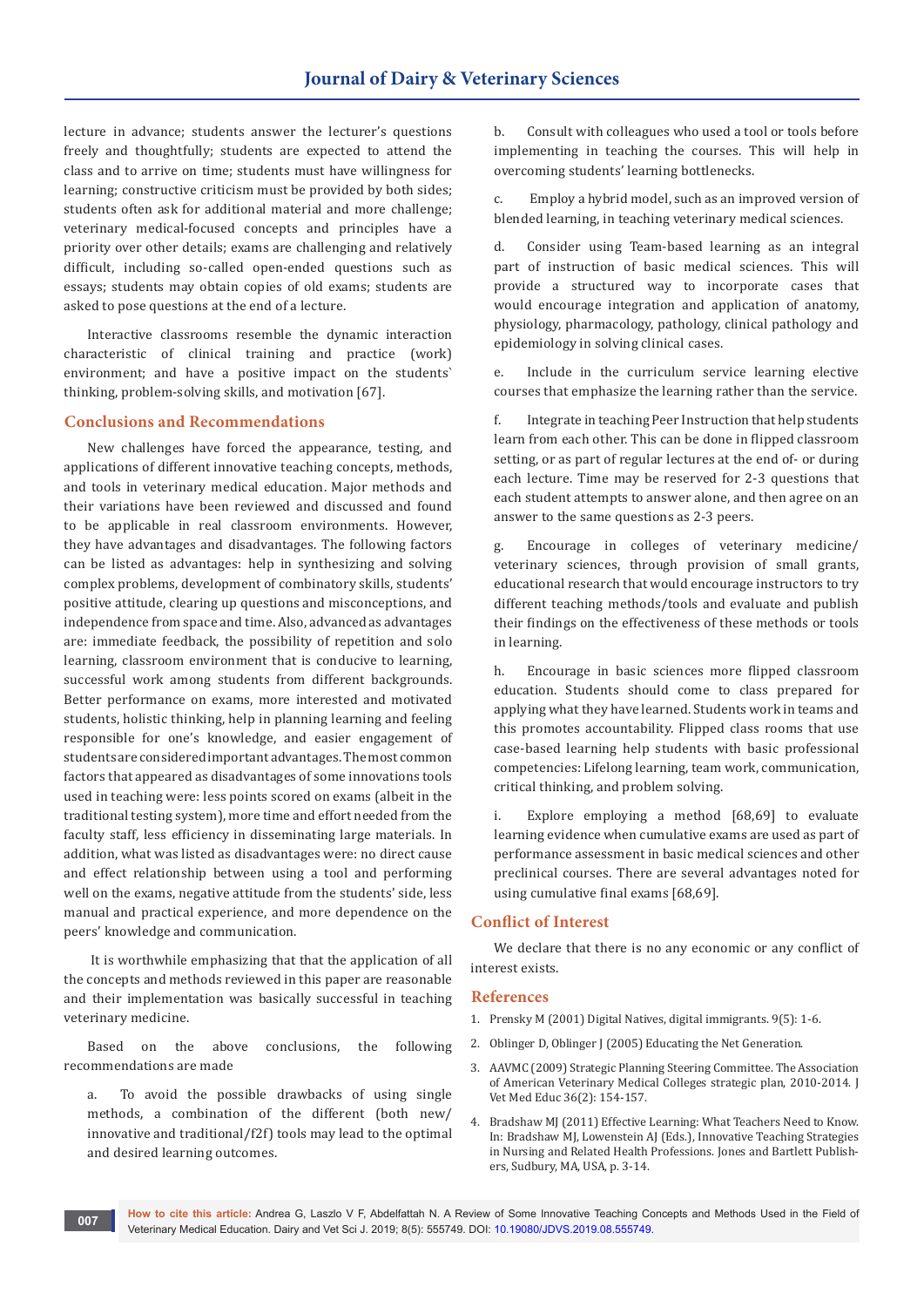- 5. Ragan LC (2007) The role of faculty in distance education: the same but different. J Vet Med Educ 34(3): 232-237.
- 6. [Crouch C, Mazur E \(2001\) Peer Instruction: Ten years of experience](https://aapt.scitation.org/doi/10.1119/1.1374249)  [and results. American Journal of Physics 69\(9\): 970-977.](https://aapt.scitation.org/doi/10.1119/1.1374249)
- 7. NAVMEC Board of Directors (2011) The North American Veterinary Medical Education Consortium (NAVMEC) looks to veterinary medical education for the future: Roadmap for veterinary medical education in the 21<sup>st</sup> century: responsive, collaborative, and flexible. J Vet Med Educ 38(4): 320-327.
- 8. [Newman MJ \(2005\) Problem Based Learning: an introduction and](https://www.ncbi.nlm.nih.gov/pubmed/15834816)  [overview of the key features of the approach. J Vet Med Educ 32\(1\):](https://www.ncbi.nlm.nih.gov/pubmed/15834816)  [12-20.](https://www.ncbi.nlm.nih.gov/pubmed/15834816)
- 9. [Lane EA \(2008\) Problem-based learning in veterinary education. J Vet](https://www.ncbi.nlm.nih.gov/pubmed/19228919)  [Med Educ 35\(4\): 631-636.](https://www.ncbi.nlm.nih.gov/pubmed/19228919)
- 10. [Tarlinton RE, Yon L, Klisch K, Tötemeyer S, Gough KC \(2011\) Confi](https://www.ncbi.nlm.nih.gov/pubmed/22023983)[dence as a barrier to the use of problem-based learning in veterinary](https://www.ncbi.nlm.nih.gov/pubmed/22023983)  [undergraduate students. J Vet Med Educ 38\(3\): 305-310.](https://www.ncbi.nlm.nih.gov/pubmed/22023983)
- 11. Beaumont C, Savin-Baden M, Conradi E, Poulton T (2012) Evaluating a Second Life Problem-Based Learning (PBL) demonstrator project: what can we learn? Interactive Learning Environments p. 1-17.
- 12. Barrett T (2012) Learning about the problem in problem-based learning (PBL) by listening to students' talk in tutorials: a critical discourse analysis study. Journal of Further and Higher Education 37(4): 519- 535.
- 13. [Barrows HS \(1986\) A taxonomy of problem-based learning methods.](https://www.ncbi.nlm.nih.gov/pubmed/3796328)  [Med Educ 20\(6\): 481-486.](https://www.ncbi.nlm.nih.gov/pubmed/3796328)
- 14. Wolff A (2000) Problem-based learning. The Role of the Tutor: A Resource Guide for Faculty. Wolff Consulting, Vancouver, BC, USA.
- 15. [Barrett T \(2010\) The problem-based learning process as finding and](https://www.tandfonline.com/doi/abs/10.1080/14703291003718901)  [being in flow. Innovations in Education and Teaching International](https://www.tandfonline.com/doi/abs/10.1080/14703291003718901)  [47\(2\): 165-174.](https://www.tandfonline.com/doi/abs/10.1080/14703291003718901)
- 16. [Blumberg P \(2005\) Why self-directed learning is not learned and prac](https://www.ncbi.nlm.nih.gov/pubmed/16261484)[ticed in veterinary education. J Vet Med Educ 32\(3\): 290-295.](https://www.ncbi.nlm.nih.gov/pubmed/16261484)
- 17. [Grauer GF, Forrester SD, Shuman C, Sanderson MW \(](https://www.ncbi.nlm.nih.gov/pubmed/18723821)2008) Compari[son of student performance after lecture-based and case-based/prob](https://www.ncbi.nlm.nih.gov/pubmed/18723821)[lem-based teaching in a large group. J Vet Med Educ 35\(2\): 310-317.](https://www.ncbi.nlm.nih.gov/pubmed/18723821)
- 18. [Foster N, Gardner D, Kydd J, Robinson R, Roshier M \(2010\) Assessing](https://www.ncbi.nlm.nih.gov/pubmed/20847336)  [the influence of gender, learning style, and pre-entry experience on stu](https://www.ncbi.nlm.nih.gov/pubmed/20847336)[dent response to delivery of a novel veterinary curriculum. J Vet Med](https://www.ncbi.nlm.nih.gov/pubmed/20847336)  [Educ 37\(3\): 266-275.](https://www.ncbi.nlm.nih.gov/pubmed/20847336)
- 19. [Fuentealba C, Hecker KG, Nelson PD, Tegzes JH, Waldhalm SJ \(2011\)](https://www.ncbi.nlm.nih.gov/pubmed/21805935)  [Relationships between admissions requirements and pre-clinical and](https://www.ncbi.nlm.nih.gov/pubmed/21805935)  [clinical performance in a distributed veterinary curriculum. J Vet Med](https://www.ncbi.nlm.nih.gov/pubmed/21805935)  [Educ 38\(1\): 52-59.](https://www.ncbi.nlm.nih.gov/pubmed/21805935)
- 20. Pelaez NJ, Gonzalez BL (2002) Sharing science: Characteristics of effective scientist-teacher interactions. Adv Physiol Educ 26(1-4): 158-167.
- 21. [Pelaez NJ \(2002\) Problem-based writing with peer review improves](https://www.ncbi.nlm.nih.gov/pubmed/12189125)  [academic performance in physiology. Adv Physiol Educ 26\(1-4\): 174-](https://www.ncbi.nlm.nih.gov/pubmed/12189125) [184.](https://www.ncbi.nlm.nih.gov/pubmed/12189125)
- 22. Ausubel DP (1980) Education for rational thinking: a critique. In Lawson AE, ed. 1980 AETS Yearbook: The Physiology of Teaching for Thinking and Creativity. Columbus, OH: Educational Resources Center pp. 192-224.
- 23. Silén C, Uhlin L (2008) Self-directed learning<sup>2</sup> a learning issue for students and faculty! Teaching in Higher Education 13(4): 461-475,
- 24. [Mossop LH, Senior A \(2008\) I'll show you mine if you show me yours!](https://www.ncbi.nlm.nih.gov/pubmed/19228915)  [Portfolio design in two UK veterinary schools. J Vet Med Educ 35\(4\):](https://www.ncbi.nlm.nih.gov/pubmed/19228915)  [599-606.](https://www.ncbi.nlm.nih.gov/pubmed/19228915)
- 25. [Diwakar V, Ertmer PA, Nour AY \(2007\) Helping students learn veteri](https://www.ncbi.nlm.nih.gov/pubmed/18326778)[nary physiology using concept maps. J Vet Med Educ 34\(5\): 652-657.](https://www.ncbi.nlm.nih.gov/pubmed/18326778)
- 26. [Jacobs-Lawson JM, Hershey DA \(2002\) Concept maps as an assessment](https://journals.sagepub.com/doi/abs/10.1207/S15328023TOP2901_06)  [tool in physiology courses. Teach Psychol 29: 25-29.](https://journals.sagepub.com/doi/abs/10.1207/S15328023TOP2901_06)
- 27. [Dhein CR \(2007\) Current perspectives on distance education in veteri](https://www.ncbi.nlm.nih.gov/pubmed/17673787)[nary medicine. J Vet Med Educ 34\(3\): 286-291.](https://www.ncbi.nlm.nih.gov/pubmed/17673787)
- 28. Diwakar V, Ertmer PA, Nour AY (2003) Developing interactive course Web sites for distance education and characteristics of students enrolled in distance learning courses. J Vet Med Educ 30(4): 351-357.
- 29. [Ertmer PA, Nour AY \(2007\) Teaching basic medical sciences at a dis](https://www.ncbi.nlm.nih.gov/pubmed/17673791)[tance: strategies for effective teaching and learning in internet-based](https://www.ncbi.nlm.nih.gov/pubmed/17673791)  [courses. J Vet Med Educ 34\(3\): 316-324.](https://www.ncbi.nlm.nih.gov/pubmed/17673791)
- 30. [Acor GK \(2005\) Blended online technology: maximizing instructor](https://www.ncbi.nlm.nih.gov/pubmed/15834821)  [reach. J Vet Med Educ 32\(1\): 51-56.](https://www.ncbi.nlm.nih.gov/pubmed/15834821)
- 31. Bill RL (2007) Purdue University's Veterinary Technology Distance Learning Program. J Vet Med Educ 34(3): 311-315,
- 32. [Short N, Maddison J, Mantis P, Salmon G \(2007\) Veterinary e-CPD: a](https://www.ncbi.nlm.nih.gov/pubmed/18326783)  [new model for providing online continuing professional development](https://www.ncbi.nlm.nih.gov/pubmed/18326783)  [for the veterinary profession. J Vet Med Educ 34\(5\): 689-694.](https://www.ncbi.nlm.nih.gov/pubmed/18326783)
- 33. [Murray AL, Sischo WM \(2007\) Addressing educational challenges in](https://www.ncbi.nlm.nih.gov/pubmed/17673786)  [veterinary medicine using distance education. J Vet Med Educ 34\(3\):](https://www.ncbi.nlm.nih.gov/pubmed/17673786)  [279-285.](https://www.ncbi.nlm.nih.gov/pubmed/17673786)
- 34. [Hodgins W \(2007\) Distance education but beyond: "meLearning"--what](https://www.ncbi.nlm.nih.gov/pubmed/17673792)  [if the impossible isn't? J Vet Med Educ 34\(3\): 325-329.](https://www.ncbi.nlm.nih.gov/pubmed/17673792)
- 35. [Dale VH, McConnell G, Short A, Sullivan M \(2005\) Ten years of CLIVE](https://www.ncbi.nlm.nih.gov/pubmed/15834820)  [\(Computer-Aided Learning in Veterinary Education\) in the United](https://www.ncbi.nlm.nih.gov/pubmed/15834820)  [Kingdom. J Vet Med Educ 32\(1\): 47-50.](https://www.ncbi.nlm.nih.gov/pubmed/15834820)
- 36. [Keegan R, Henderson T, Brown G \(2009\) Use of the virtual ventilator, a](https://www.ncbi.nlm.nih.gov/pubmed/20054083)  [screen-based computer simulation, to teach the principles of mechani](https://www.ncbi.nlm.nih.gov/pubmed/20054083)[cal ventilation. J Vet Med Educ 36\(4\): 436-443.](https://www.ncbi.nlm.nih.gov/pubmed/20054083)
- 37. [French BC, Hird DW, Romano PS, Hayes RH, Nijhof AM, et al. \(2007\)](https://www.ncbi.nlm.nih.gov/pubmed/18287480)  [Virtual international experiences in veterinary medicine: an evaluation](https://www.ncbi.nlm.nih.gov/pubmed/18287480)  [of students' attitudes toward computer-based learning. J Vet Med Educ](https://www.ncbi.nlm.nih.gov/pubmed/18287480)  [34\(4\): 502-509.](https://www.ncbi.nlm.nih.gov/pubmed/18287480)
- 38. Hoover MA, Pelaez NJ (2008) Blood circulation laboratory investigations with video are less investigative than instructional blood circulation laboratories with live organisms. Adv Physiol Educ 32(1): 55-60.
- 39. [Khalil MK, Mansour MM, Wilhite DR \(2010\) Evaluation of cognitive](https://www.ncbi.nlm.nih.gov/pubmed/21135402)  [loads imposed by traditional paper-based and innovative comput](https://www.ncbi.nlm.nih.gov/pubmed/21135402)[er-based instructional strategies. J Vet Med Educ 37\(4\): 353-357.](https://www.ncbi.nlm.nih.gov/pubmed/21135402)
- 40. [McGreevy P, Shaw T, Burn D, Miller N \(2007\) An online library of images](https://www.ncbi.nlm.nih.gov/pubmed/18287481)  [for veterinary education and research. J Vet Med Educ 34\(4\): 510-511.](https://www.ncbi.nlm.nih.gov/pubmed/18287481)
- 41. [Eurell JA, Diamond NA, Buie B, Grant D, Pijanowski GJ \(2005\) Tablet](https://www.ncbi.nlm.nih.gov/pubmed/15834829)  [computers in the veterinary curriculum. J Vet Med Educ 32\(1\): 113-](https://www.ncbi.nlm.nih.gov/pubmed/15834829) [116.](https://www.ncbi.nlm.nih.gov/pubmed/15834829)
- 42. Habib B, Rashid O (2010) Kno Knowledge now.
- 43. [Cook DA, Garside S, Levinson AJ, Dupras DM, Montori VM \(2010\) What](https://www.ncbi.nlm.nih.gov/pubmed/20633216)  [do we mean by web-based learning? A systematic review of the vari](https://www.ncbi.nlm.nih.gov/pubmed/20633216)[ability of interventions. Med Educ 44: 765-774.](https://www.ncbi.nlm.nih.gov/pubmed/20633216)
- 44. [Pickrell JA, Boyer J, Oehme FW, Clegg VL, Sells N \(2002\) Group learning](https://www.ncbi.nlm.nih.gov/pubmed/11932840)  [improves case analysis in veterinary medicine. J Vet Med Educ 29\(1\):](https://www.ncbi.nlm.nih.gov/pubmed/11932840)  [43-49.](https://www.ncbi.nlm.nih.gov/pubmed/11932840)
- 45. [Dale VH, Nasir L, Sullivan M \(2005\) Evaluation of student attitudes to](https://www.ncbi.nlm.nih.gov/pubmed/16421837)  [cooperative learning in undergraduate veterinary medicine. J Vet Med](https://www.ncbi.nlm.nih.gov/pubmed/16421837)  [Educ 32\(4\): 511-516.](https://www.ncbi.nlm.nih.gov/pubmed/16421837)
- 46. [Mills PC, Woodall PF, Bellingham M, Noad M, Lloyd S \(2007\) Using](https://www.ncbi.nlm.nih.gov/pubmed/17673796)  [group learning to promote integration and cooperative learning be-](https://www.ncbi.nlm.nih.gov/pubmed/17673796)